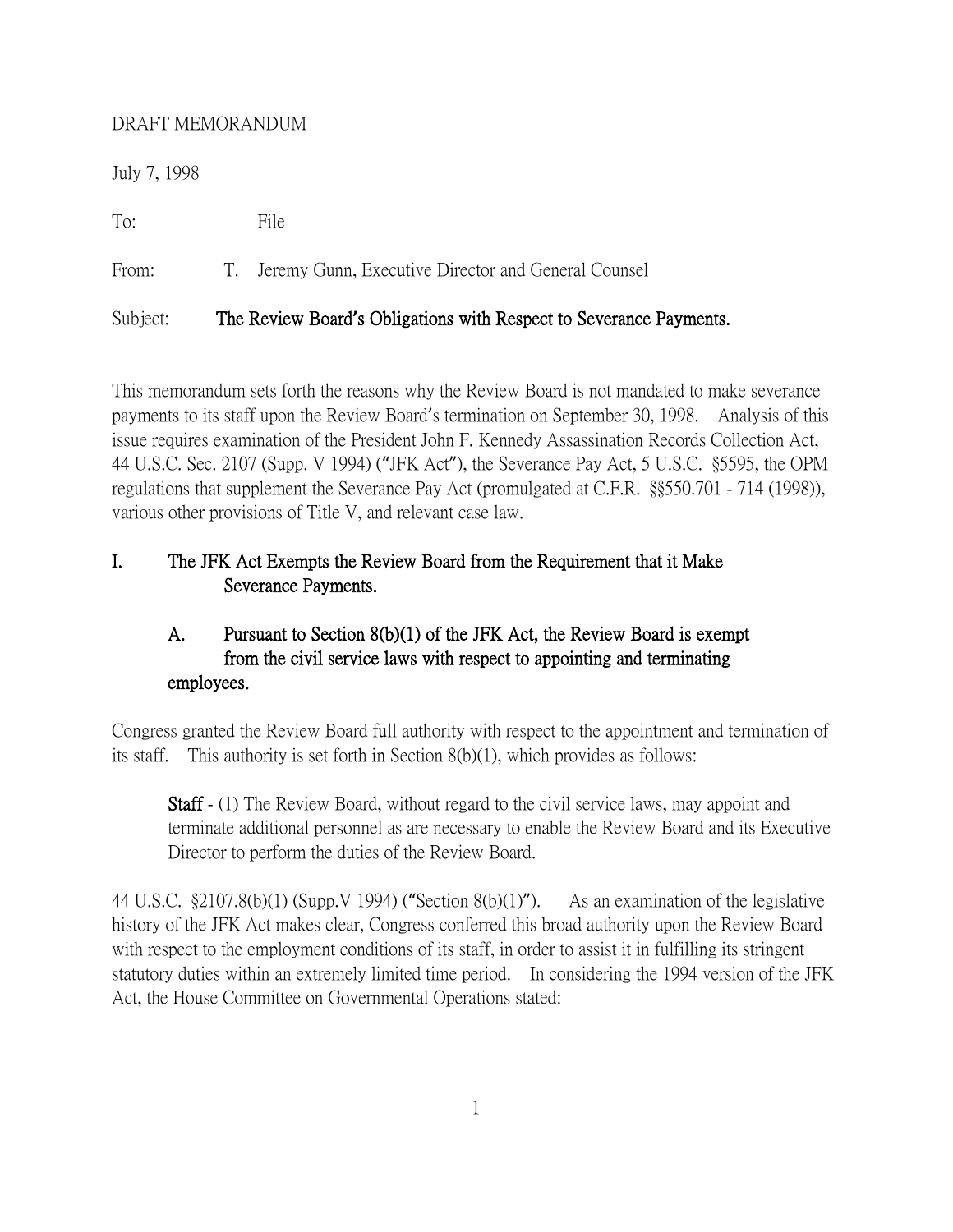In view of the Review Board's urgent need to hire staff and to aid in processing the voluminous assassination records and the limited duration of this employment (less than 3 years), hiring employees in accordance with civil service laws is not the most effective way for the Review Board to execute its responsibilities. The committee concludes that the Review Board should be authorized to appoint and terminate employees without regard for civil service laws.

H.R. Rep. No. 587, 103d Cong., 2d Sess. 21-22 (1994) (emphasis added). The initial version of the JFK Act did not contain this plenary authority, but provided as follows:

"[t]he Review Board may, in accordance with civil service laws, but without regard to civil service law and regulation for competitive service as defined in subchapter 1, chapter 33 of title 5, United States Code, appoint and terminate additional personnel as are necessary to enable the Review Board and its Executive Director to perform its duties." By 1994, Congress had clearly gained more of an appreciation for the daunting workload and special staffing needs of the Review Board. As the amending language indicates, Congress concluded that requiring the Review Board to adhere to the civil service laws would fetter its ability to complete its work.

It is significant that Congress exempted the Review Board from civil service laws with respect to appointment *and termination* of employees. The "appointment" exemption alone frees the Review Board from imposing any of the requirements and protections of the various civil service laws such as competitive examinations, completion of probationary periods, or rights to appeal adverse employment actions. When an employee is appointed without regard to civil service laws, they are deemed to be in the "excepted service" and are not entitled to various protections of the Civil Service Laws.<sup>[1](#page-1-0)</sup> In this case, there can be no question that Review Board staff members are not entitled to the protections of civil service laws because not only may they be *appointed* without regard to the civil service laws, but they may also be *terminated* without regard to these laws. By also exempting the Review Board from having to follow civil service laws with respect to "termination" issues, Congress emphasized its intent that the Review Board not be bound by *any* of the civil service laws in making employment-related decisions.

<span id="page-1-0"></span><sup>&</sup>lt;sup>1</sup> See e.g. *Dodd v. Tennessee Valley Authority*, 770 F.2d 1038 (Fed.Cir.1985), which held that an employee of a government corporation which could appoint employees without regard to civil service laws, was in the "excepted service" and not entitled at that time to the civil service protections that govern reductions in force.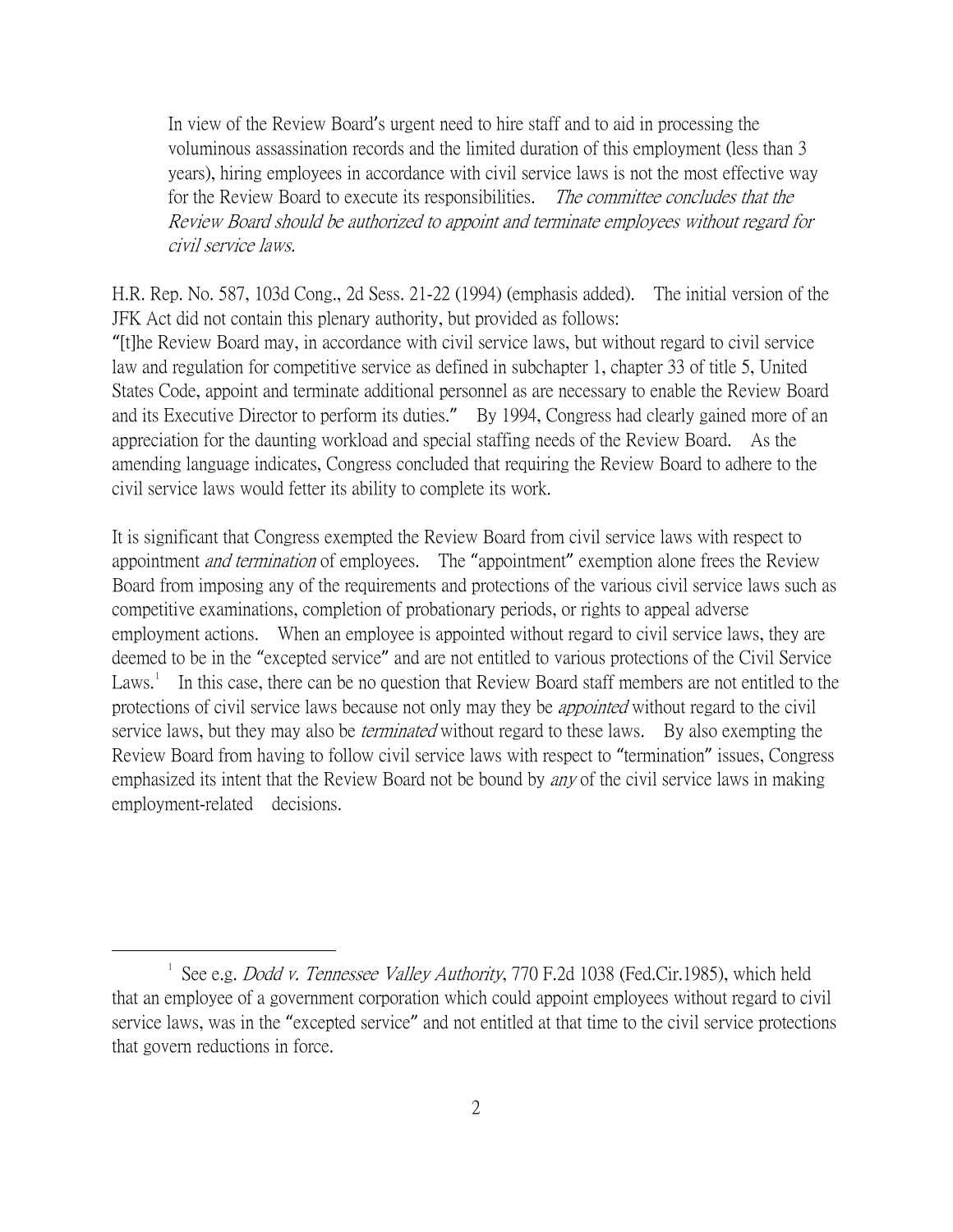It is clear from other provisions of the JFK Act, that Congress had considered that the Review Board would be presented with issues relating to staff members' termination from employment. Specifically, Section 8(b)(3)(ii) provides that if a person hired on a conditional basis does not qualify for the security clearances necessary for the work of the Review Board, the Review Board shall immediately terminate the person's employment.<sup>[2](#page-2-0)</sup> Thus, as used in Section 8(b)(1) of the JFK Act, "terminate" clearly refers to the end of a staff member's tenure of employment.

### B. The Board may choose not to pay Severance, because this is an issue that relates to a staff member**'**s **"**termination**"** from employment with the Review Board.

Generally, the issue of severance pay arises when an employee is unexpectedly terminated from his employment, through no fault of his own.<sup>[3](#page-2-1)</sup> Severance pay issues relate to the conditions of an employee's termination from employment. Since "severance pay" falls within the general category of civil service laws, the Review Board is *not* required to afford this benefit to its employees.<sup>[4](#page-2-2)</sup> Although the Board may choose to pay severance, it is not mandated to do so. The Board may elect to pay retention bonuses or awards of merit to employees, in lieu of making severance payments. All that the JFK Act requires of the Board is that its actions with respect to appointing and terminating employees are "necessary to enable the Review Board and its Executive Director to perform the duties of the Review Board." Section 8(b)(1).

In light of the significant work that remains, it is crucial that the Board do whatever possible to retain a sufficient complement of staff members until its termination date. The Board may determine that the best way to ensure that all its work is accomplished is to promise to pay retention bonuses or awards of merit to staff members who remain in the employ of the Review Board until September 30,

<span id="page-2-0"></span><sup>&</sup>lt;sup>2</sup> The word "terminate" is also used elsewhere in the JFK Act to refer to the end of the work of the Review Board. See e.g. Section 7(o), "Termination and winding up;" Section 12, "Termination of effect of Act;" Section 9(d)(4) "the Review Board shall provide written notice to the President and Congress of its intention to terminate its operations at a specified date."

<span id="page-2-1"></span><sup>&</sup>lt;sup>3</sup> An employee separated by removal for cause on charges of misconduct, delinquency, or inefficiency is not eligible for severance payments. 5 U.S.C. § 5595 (b)(2).

<span id="page-2-2"></span><sup>&</sup>lt;sup>4</sup> The Civil Service Reform Act of 1978 specifically amended portions of the Severance Pay Act. Also, the accompanying regulations to the Severance Pay Act (promulgated first by the Civil Service Commission, and then by OPM), are codified in the subchapter "Civil Service Regulations" 5 C.F.R. Chapter 1, Subchapter B.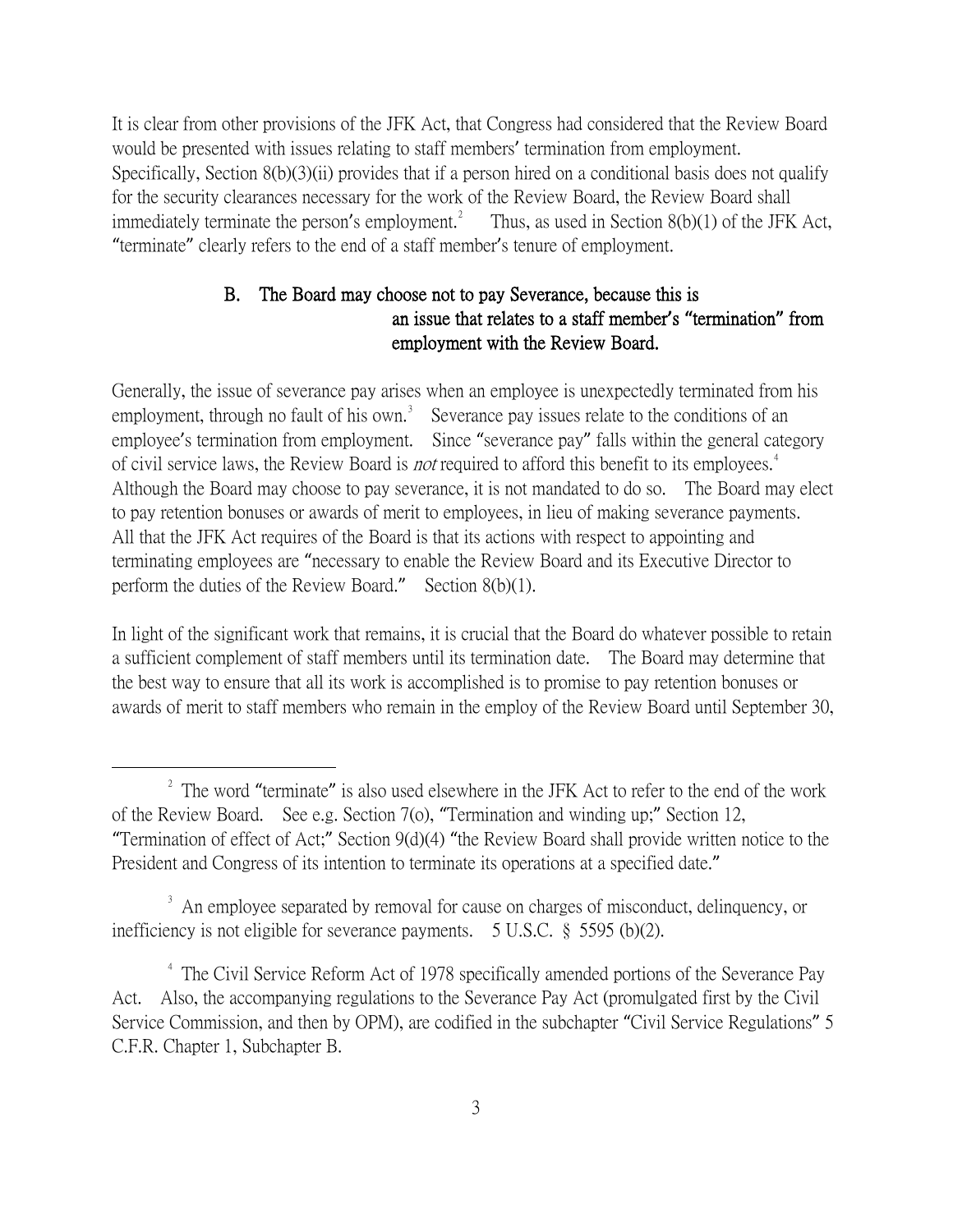1998. This would enable the Board to proceed with its work unimpeded by concerns of a depleted work force.

### C. Section 8(b)(1) is the only Provision of the JFK Act that Governs the Review Board**'**s Obligations with Respect to the Payment of Severance.

 The *"*Compensation*"* section of the JFK Act does not control the issue of severance pay, since it relates strictly to basic compensation and

employee

classification issues.

Section 8(c), the provision of the JFK Act that relates to "Compensation" does not encompass the issue of severance pay, but relates only to the narrow issues of classification and pay rates. Section 8(c) provides as follows:

 Compensation - Subject to such rules as may be adopted by the Review Board, the chairperson, without regard to the provisions of title 5, United States Code [Title 5], governing appointments in the competitive service and without regard to the provisions of chapter 51 and subchapter iii or chapter 53 of that title, [section 5101 et seq. and section 5331 et. seq., respectively, of Title 5] relating to classification and General Schedule pay rates, may

 (1) appoint an Executive Director, who shall be paid at a rate not to exceed the rate of basic pay for level V of the Executive Schedule; and

(2) appoint and fix compensation of such other personnel as may be necessary to carry out this Act.

44 U.S.C.§ 8(c) (emphasis added).

This provision relates only to issues of salary, giving the Chairman of the Review Board the authority to appoint employees without regard to any of the provisions of Title V that govern schedules for job titles and corresponding pay rates. As the title and the plain language of the section state, "compensation" refers only to "basic pay." Severance payments do not fall under the category of "basic pay," and they do not constitute "compensation" for purposes of Title V. Severance pay is not covered within the "pay schedule" and "classification" laws of Title V - but is codified in a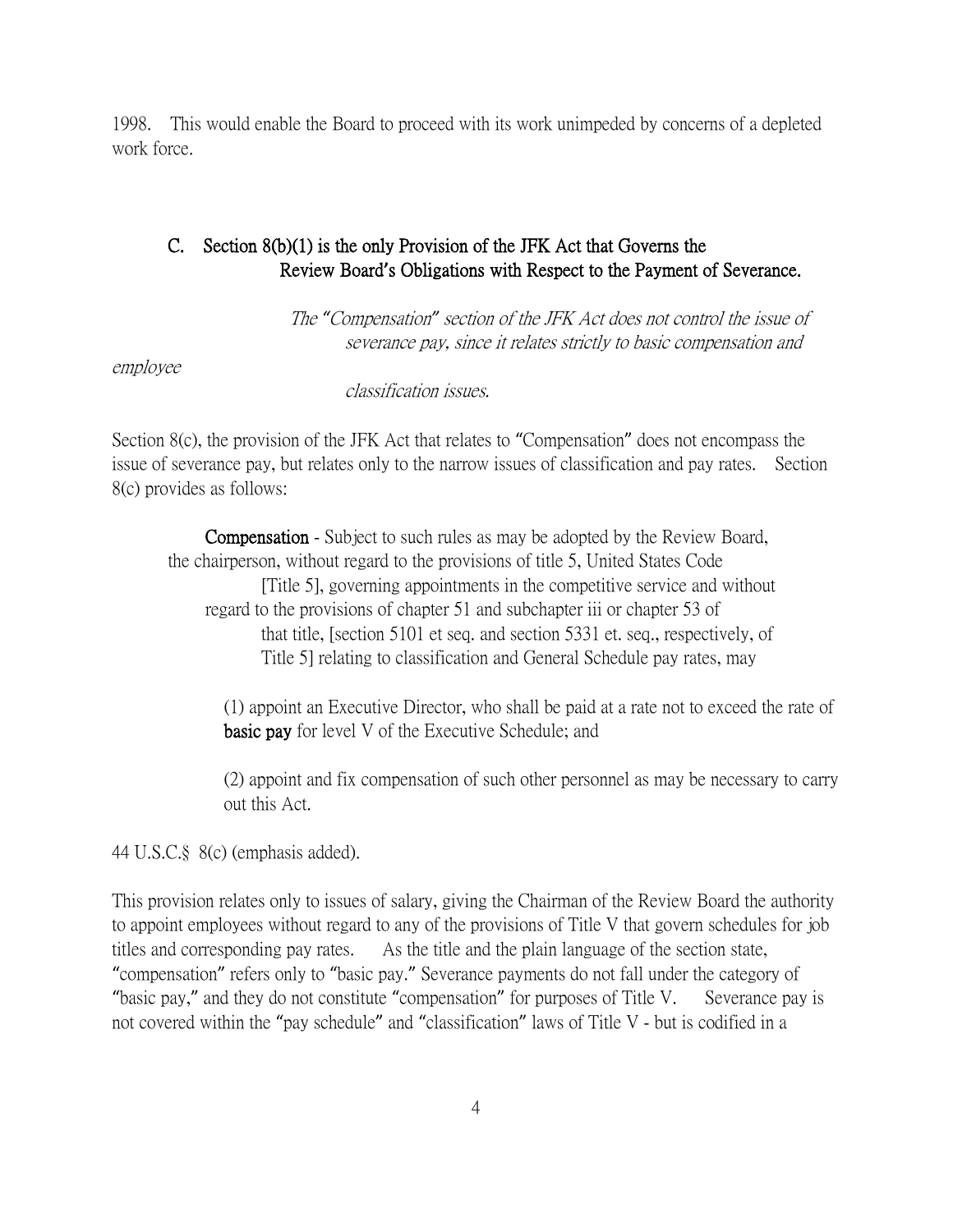separate section. Severance Pay is more accurately defined as an "allowance."<sup>[5](#page-4-0)</sup> Further, it is *not* "a basis for payment, and may not be included in the basis for computation of any other type of United States or District of Columbia Government benefits...." 5 U.S.C. § 5595(f).

A plain reading of the "Compensation" provision of Section 8(c) of the JFK Act makes clear that Congress meant this provision to refer only to the issue of basic pay, and to no other employment incidental. When Congress' intent is clear from the face of the statutory language, courts "must give effect to the unambiguously expressed Congressional intent." Sloan v. West, 140 F.3rd 1255, 1261 (9th Cir. 1998) quoting Chevron, U.S.A. Inc., v. National Resources Defense Council, 467 U.S. 837, 842-43 (1984).

#### Because Section 8(c) of the JFK Act does not govern the issue of Severance pay, the argument of *"*expressio unius est exclusio alterius*"* is inapplicable.

Were Section 8(c) the only provision of the JFK Act that made reference to the "appointment" of staff members, an argument could be made that although Congress exempted the Review Board from certain provisions of Title V, it did not exempt it from any of the other provisions of Title V (including the Severance Pay Act found at 5 U.S.C. § 5595). The United States Court of Appeals considered a similar argument in King v. Briggs, 83 F. 3rd 1384 (Fed.Cir. 1996). In King, the Executive Director of the National Council on Disability appealed her removal by the Council, contending that she had not been afforded the procedural protections provided under 5 U.S.C. § 7511.<sup>[6](#page-4-1)</sup> The Executive Director had been hired pursuant to 29 U.S.C. § 783(a)(1), which provided that the Council "may appoint, without regard to the provisions of chapter 51 and subchapter III of chapter 53 of such title relating to classification and General Schedule pay rates, an Executive Director to assist the National Council to carry out its duties." King's employer argued that the exclusions from Title 5 set forth in section 783(a)(1) "took the Executive Director's position outside the scope of other sections of Title V." *King*, 83 F. 3rd at 1386. The Court disagreed with the employer's contention, holding that with respect to the statute at issue:

<span id="page-4-0"></span> $\frac{5}{1}$ . The Severance Pay Act defines severance pay as "a basic severance allowance computed on the basis of 1 week's basic pay at the rate received immediately before separation for each year of civilian service..."5 U.S.C. §5595(c)(1).

<span id="page-4-1"></span><sup>&</sup>lt;sup>6</sup> This provision delineates the employees entitled to appeal adverse agency actions with respect to removal, reduction in pay or grade, furlough, or suspension matters.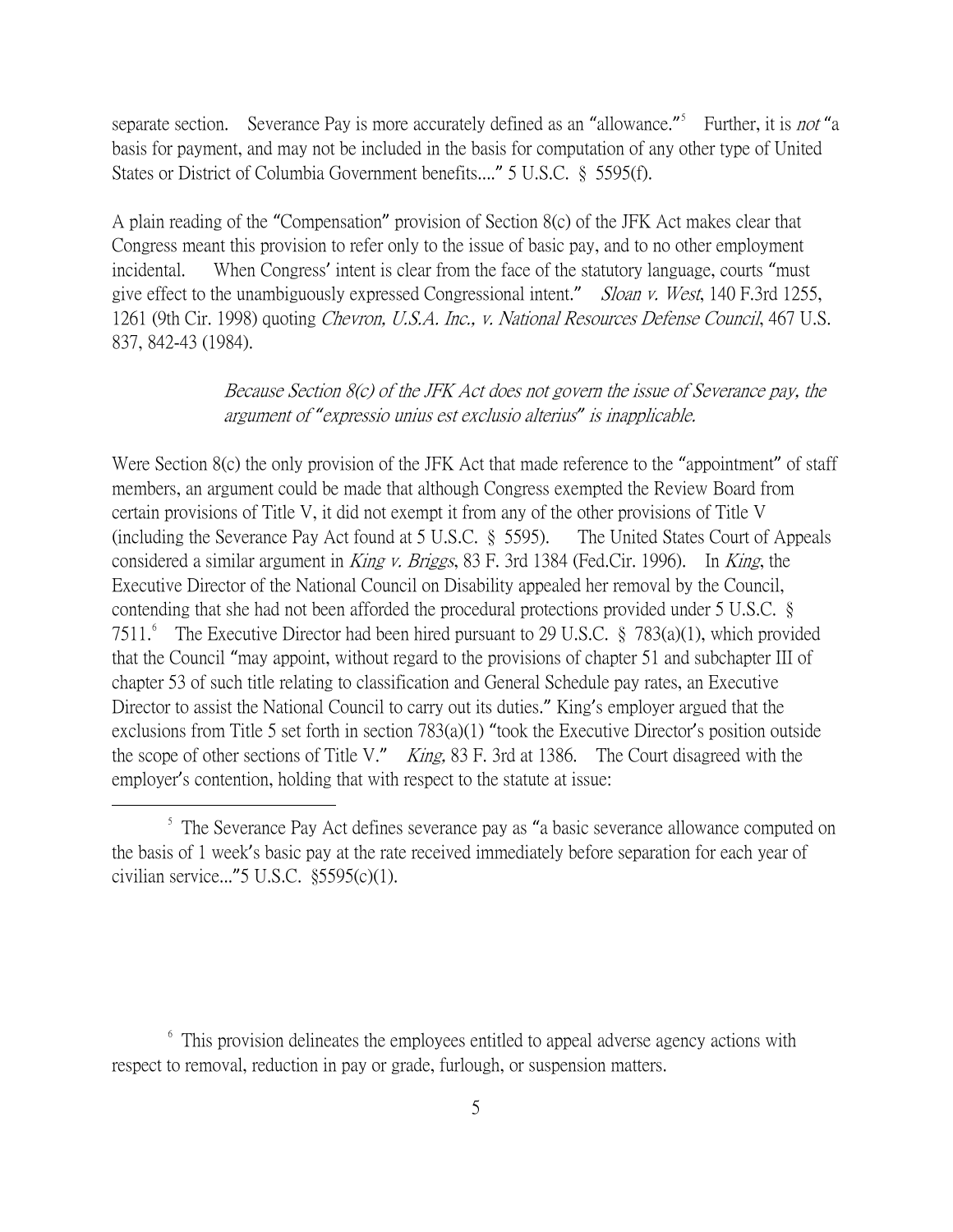Congress gave the Council the option of disregarding only certain parts of title 5. To interpret the section as giving the Council the option to disregard additional, unenumerated parts of title 5 would run afoul of the maxim 'expressio unius est exclusio alterius' and in a domain where, as *Todd* amply demonstrates, Congress knows how to exempt a civil service position from the protections found in the procedural protections of title 5 (chapters 75 and 77) if it so desires.

Id. at 1388 (citations omitted).

The situation present in *King* does not mirror that of the Board. In *King*, the applicable statute contained only one provision that governed *both* the appointment and the compensation of the Executive Director. By contrast, the Review Board's enabling legislation contains only one provision that governs the issue of "appointment and termination" of employees. The very specific language of Section 8(b)(1) unambiguously states that the Review Board does not have to follow civil service laws with respect to appointing and terminating employees. It is this provision, and not the narrow "compensation" provision, that governs the Review Board's obligations with respect to the payment of severance.

### Congress specifically chose to draft the JFK Act so as to exempt the Review Board from the requirement of following civil service laws.

Congress has repeatedly demonstrated that it knows how to draft legislative provisions which exempt agencies from the requirement of following civil service laws with respect to specific employment issues.<sup>[7](#page-5-0)</sup> One such statute, 20 U.S.C.§ 241(a), was interpreted in Todd v. Merit Systems Protection *Board*, 55 F.3d 1574 (Fed Cir. 1995)<sup>[8](#page-5-1)</sup> In Todd, a temporary contract employee who had been hired by the Department of Defense pursuant to 20 U.S.C. Sec. 241(a), attempted to appeal an adverse holiday pay policy under 5 U.S.C. § 7512(4). The statute under which Todd had been hired clearly

<span id="page-5-0"></span> $\overline{\phantom{a}}$ <sup>7</sup> See e.g. enabling legislation of National Institute for Literacy Board, 20 U.S.C.§1213c; National Security Agency, 50 U.S.C.§402 nt.; National Gallery of Art, 20 U.S.C. §74(c).

<span id="page-5-1"></span><sup>&</sup>lt;sup>8</sup> This statute provided: "For the purpose of providing such comparable education, personnel may be employed and the compensation, tenure, leave, hours of work, and other incidents of the employment relationship may be fixed without regard to the Civil Service Act and rules and the following: (1) chapter 51 and subchapter III of title 5; (2) subchapter I of chapter 63 of Title 5; (3) sections 5504, 5541 to 5549, and 6101 of title 5; (4) 1302(b), (c), 2108, 3305(b), 3306(a)(2), 3308 to 3318, 3319(b), 3320, 3351, 3363, 3364, 3501 to 3504, 7511, 7512, and 7701 of title 5; and (5) chapter 43 of title 5." 20 U.S.C. § 241 (a).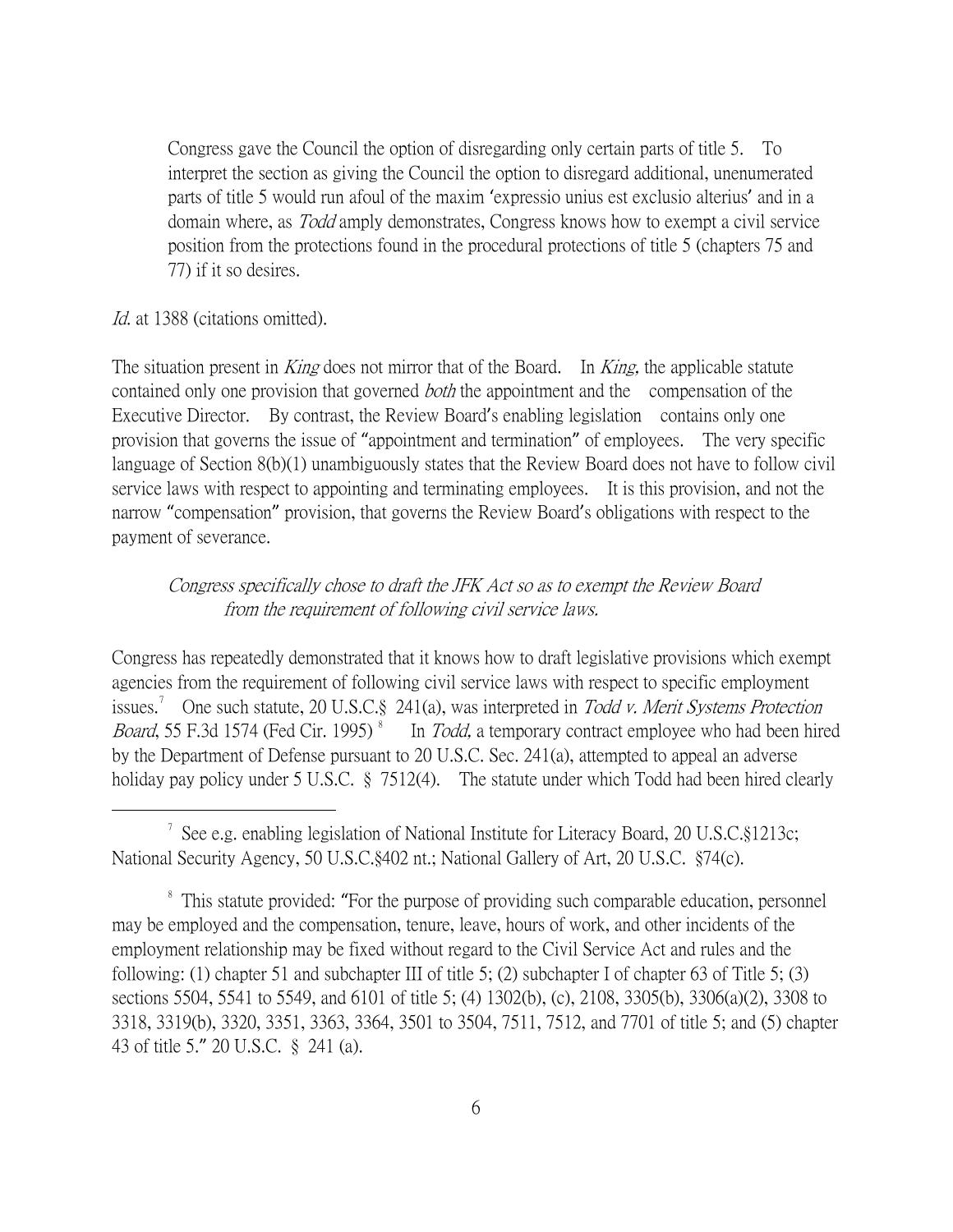exempted Todd from the appeal rights afforded by 5 U.S.C. § 7512. Nevertheless, Todd brought the appeal, contending that a subsequently enacted statute brought her within the scope of employees with appeal rights, and supplanted the provision of the statute under which she was hired. Todd, 55 F. 3rd at 1546. The court held that it was the specific statute under which Todd was hired that governed whether or not she was eligible to appeal this adverse action. In reaching this conclusion, the court examined the legislative history of 20 U.S.C. § 241(a), and concluded that the statute was "intended to provide military dependent's schools with the flexibility to make the personnel practices and compensation for school employees comparable to the labor practices generally found in public schools, rather than in the public service." Id. at 1577. The court further stated:

This is a case of conflict between a specific statute which addresses a narrow category of activity and a generally applicable statute that covers a broad range of activity. Although Todd falls within the literal scope of both statutes, they are in conflict and only one can properly be applied to her. This conflict is properly resolved by applying the longstanding principle of statutory construction that "a statute dealing with a narrow, precise, and specific subject is not submerged by a later enacted statute covering a more generalized spectrum.

Id. at 1578 (citations omitted).

As in Todd, the relevant statutory language at issue in this case addresses a narrow, precise and specific subject - to wit, the collection and processing of records related to the assassination of President John F. Kennedy. The legislative history of the JFK indicates that Congress was explicitly aware of the unique and temporary nature of the Review Board, and the extraordinary work required of it. Because of this, Congress gave the Review Board a clear directive - it was not obligated to follow the civil service laws with respect to appointing and terminating employees.

#### II. A Decision by the Review Board to not Pay Severance, does not Contravene the Underlying Policy Considerations of the Severance Pay Act.

Severance Pay Provisions are designed to protect long-time Federal employees who suddenly, and unexpectedly lose their jobs.

Severance pay provisions were first enacted in 1965 to provide "for the payment of severance pay benefits upon involuntary separation from Federal service." Akins v. United States, 194 Ct. Cl. 477, 439 F. 2d 175, 178 (1971). The legislative history indicates that the purpose of the severance provisions "was to afford monetary relief to Federal employees who, after long years of faithful public service, 'find themselves out in the cold without work and without retirement,' and with the complete loss of earned employee rights."Akins, 439 F.2d at 178 (quoting from 111 Cong. Rec. 25677 (1965)). Severance pay legislation was "intended to provide 'reasonable compensation to help tide Federal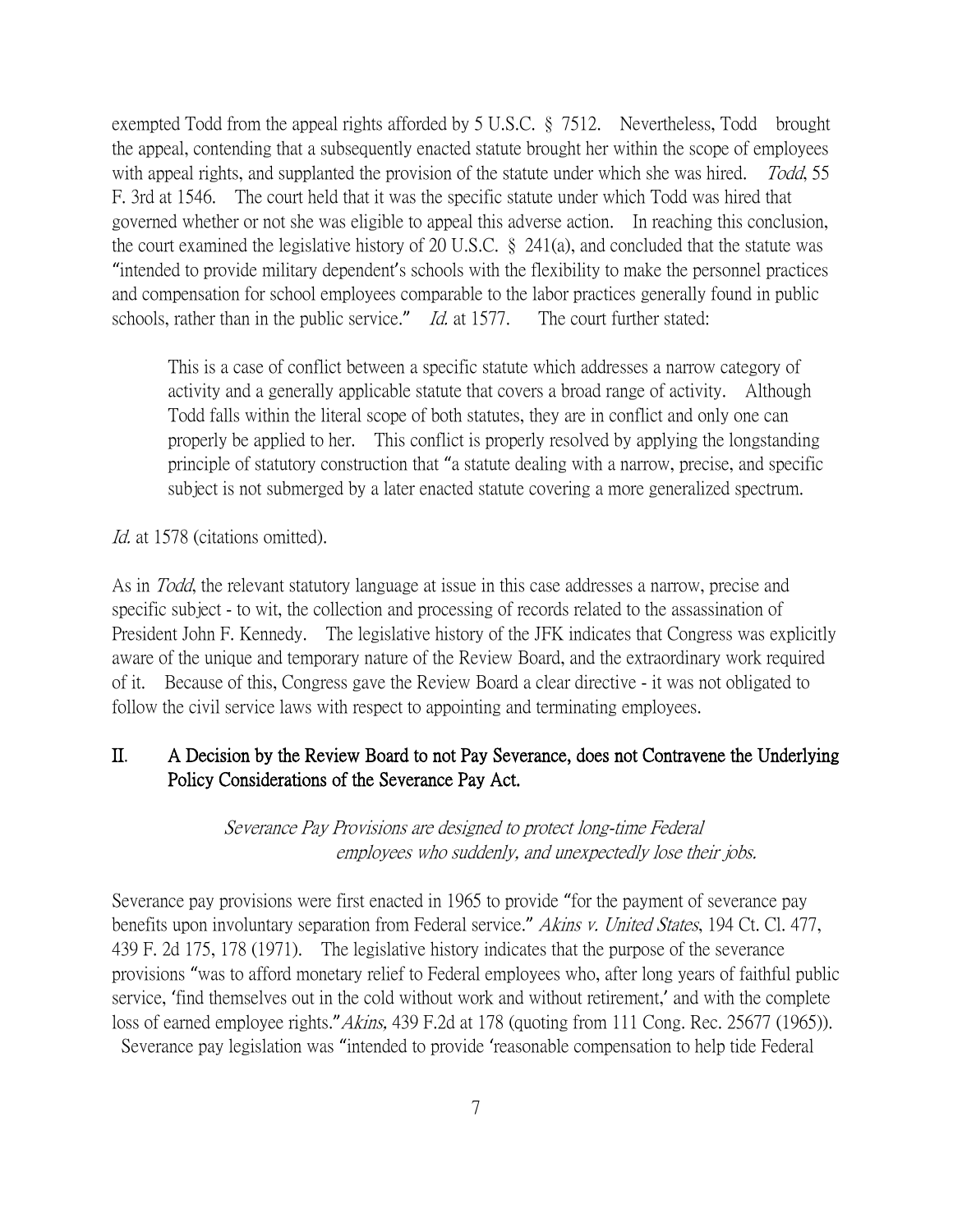employees over difficult transition periods' when they became separated from Federal service through no fault of their own." Id. quoting H.R. Rep. No. 792, 89th Cong., 1st Sess. 11 (1965).

The policy considerations that drove the enactment of severance pay provisions are inapplicable to the situation of the Review Board and its staff. None of the employees of the Review Board has ever believed that the Review Board would be a permanent agency. Staff members were told *before* they accepted employment that their assignments would not endure beyond the September 30, 1998 date. The enabling legislation established a date certain for the outside limit of the duration of the Review Board. The statute even contemplated the possibility that the Review Board would finish its work ahead of its scheduled termination date. <sup>[9](#page-7-0)</sup> As it were, Review Board staff members were granted one additional year of employment as a result of the 1997 amendment. Finally, the Review Board's finite life-span was frequently a factor that influenced employees' prioritization of work projects and allocation of resources.

Staff members cannot argue that the termination of the Review Board and the consequent end of their employment creates a situation which catches them off guard. Review Board employees have had months, and in some cases years, to prepare for the inevitable termination of the Review Board and the concomitant necessity of finding other employment.

#### The Review Board*'*s independent and temporary nature make it different From other agencies that are required to make severance payments.

Congress, in the Review Board's enabling legislation, specifically established the Review Board as an "independent agency." President John F. Kennedy Assassination Records Collection Act of 1992 Sec. 7(a), 44 U.S.C. Sec. 2107 (Supp. V 1994) (emphasis added). In so doing, Congress underscored the Review Board's independence by prohibiting the President from removing Review Board members without cause. 44 U.S.C. Sec. 2107.7(g)(1)(b). The Review Board's status as an independent agency has been critical to the Review Board's mission, which is primarily to promote declassification of records that Executive Branch agencies may otherwise wish to protect. In creating an independent Review Board, Congress expressed its intent that the Board make its determinations about assassination records free from Presidential control.

"Our intent is to establish a neutral body that gives legitimacy to our efforts. The very structure and appointment of the board is designed to accomplish this by dispelling any notion

<span id="page-7-0"></span> <sup>9</sup>  $\degree$  Section 9(d)(4) provides that "At least 90 calendar days before completing its work, the Review Board shall provide written notice to the President and Congress of its intention to terminate its operations at a specified date."